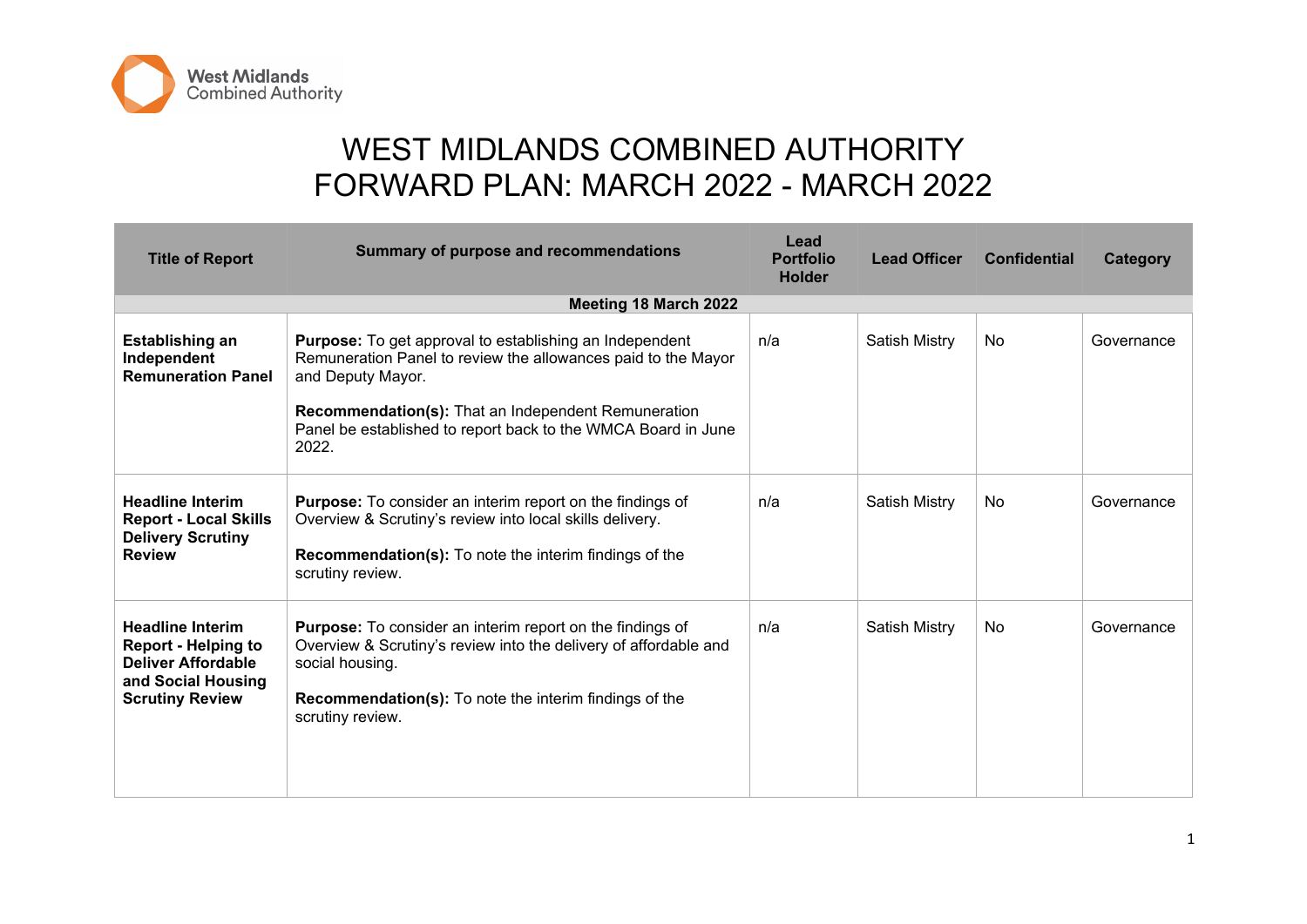

| <b>Title of Report</b>                                                     | <b>Summary of purpose and recommendations</b>                                                                                                                                                                                                                                                                                                                                                              | Lead<br><b>Portfolio</b><br><b>Holder</b> | <b>Lead Officer</b> | <b>Confidential</b> | Category                 |
|----------------------------------------------------------------------------|------------------------------------------------------------------------------------------------------------------------------------------------------------------------------------------------------------------------------------------------------------------------------------------------------------------------------------------------------------------------------------------------------------|-------------------------------------------|---------------------|---------------------|--------------------------|
| <b>Levelling Up White</b><br>Paper                                         | <b>Purpose:</b> To provide an update on the last work being<br>undertaken in support of the WMCA's Trailblazer Devolution<br>Deal.<br>Recommendation(s):                                                                                                                                                                                                                                                   | n/a                                       | Ed Cox              | <b>No</b>           | Governance               |
| <b>Financial Monitoring</b><br>2021/22                                     | <b>Purpose:</b> To outline the latest financial position of WMCA and<br>provide an update on any current financial matters affecting<br><b>WMCA</b><br>Recommendation(s):                                                                                                                                                                                                                                  | Cllr Bob<br>Sleigh                        | Linda Horne         | <b>No</b>           | Finance                  |
| <b>Equality Scheme</b><br>2022-24                                          | <b>Purpose:</b> To approve the finalised Equality Scheme following a<br>period of public consultation on the draft scheme agreed by the<br>board in January.<br>Recommendation (s): The 2022-24 Equality Scheme and<br>Action Plan be approved.                                                                                                                                                            | Cllr Brigid<br>Jones                      | Ed Cox              | N <sub>0</sub>      | Inclusive<br>Communities |
| <b>Electric Vehicle</b><br><b>Charging Area</b><br><b>Transit Stations</b> | <b>Purpose:</b> The Outline Business Case seeks a non-refundable<br>grant of £14m from the City Region Sustainable Transport<br>Settlement and £2.2m from the Brownfield Land & Property<br>Development Fund to support the creation of ten Electric Vehicle<br>Charging Area Transit Stations.<br>Recommendation(s): To approve the Outline Business Case<br>for Electric Charging Area Transit Stations. | Cllr Ian Ward                             | Anne Shaw           | <b>No</b>           | Transport                |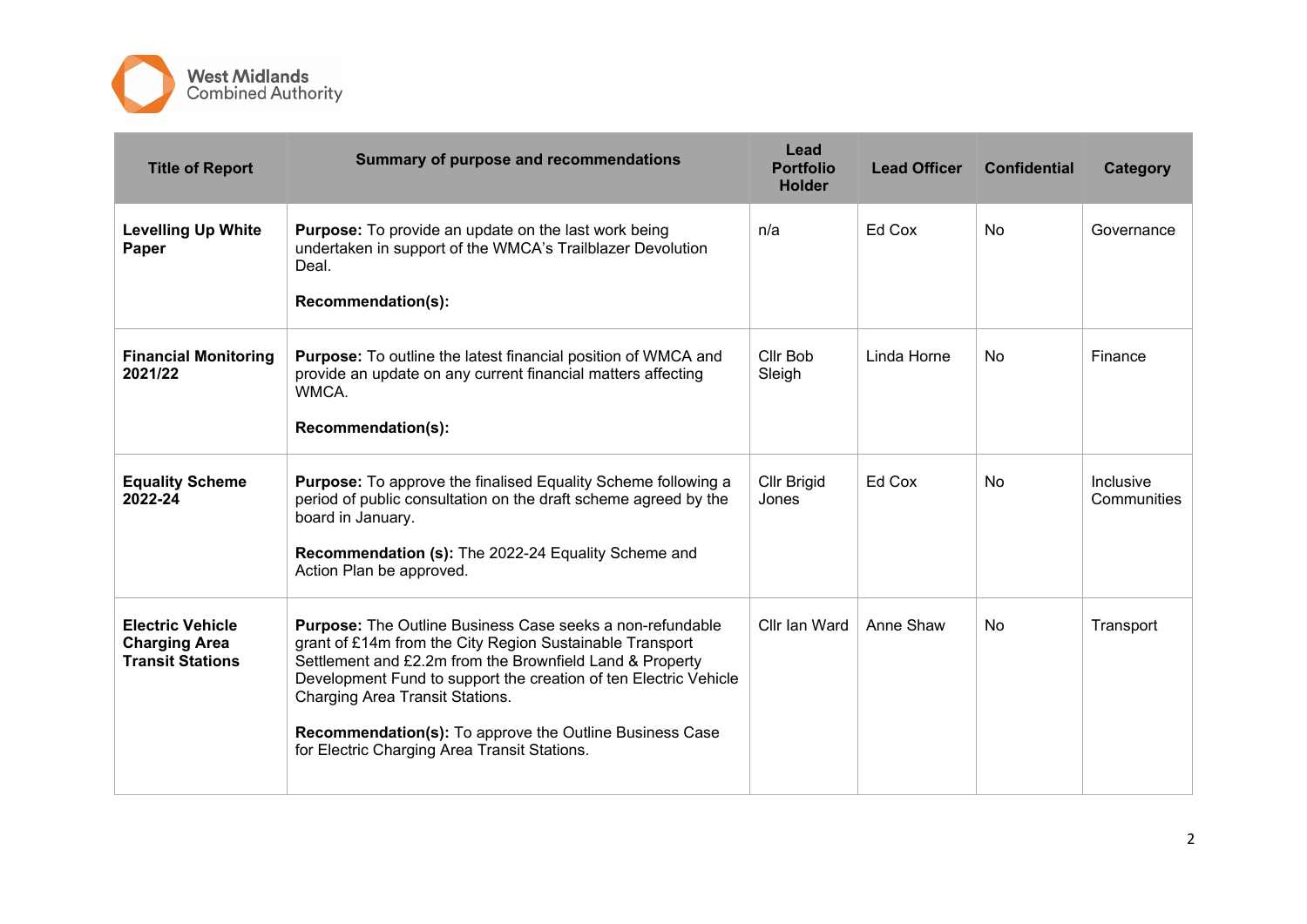

| <b>Title of Report</b>                                                                                                                           | Summary of purpose and recommendations                                                                                                                                                                                                                                                                                                                                                                                                                                                                                                                                                                                                                      | Lead<br><b>Portfolio</b><br><b>Holder</b> | <b>Lead Officer</b> | <b>Confidential</b> | Category  |
|--------------------------------------------------------------------------------------------------------------------------------------------------|-------------------------------------------------------------------------------------------------------------------------------------------------------------------------------------------------------------------------------------------------------------------------------------------------------------------------------------------------------------------------------------------------------------------------------------------------------------------------------------------------------------------------------------------------------------------------------------------------------------------------------------------------------------|-------------------------------------------|---------------------|---------------------|-----------|
| <b>Buy Before You</b><br><b>Board</b>                                                                                                            | Purpose: To provide notice that the Midlands Metro Buy Before<br>Boarding project will be requesting approval for an increase in<br>the interim cash flow funding and presenting confirmation of<br>affordability of the new value.<br><b>Recommendation(s):</b> (1) To note the report, highlighting the<br>outcome of the procurement process and the result of the<br>affordability check.<br>(2) To approve the increase in the interim cash flow funding from<br>£4.6m to £8.5m to enable the installation of one TVM at all stops<br>on the existing route and to include the provision of one TVM at<br>all stops on the future extension to Dudley. | Cllr Ian Ward                             | Anne Shaw           | <b>No</b>           | Transport |
| <b>City Region</b><br><b>Sustainable</b><br><b>Transport</b><br><b>Settlement</b>                                                                | <b>Purpose:</b> To approve the final programme for submission to<br>Government.<br>Recommendation(s):                                                                                                                                                                                                                                                                                                                                                                                                                                                                                                                                                       | Cllr Ian Ward                             | Anne Shaw           | No.                 | Transport |
| Sprint - A34 Walsall<br>to Birmingham and<br>A45 Birmingham to<br><b>Airport &amp; Solihull</b><br><b>Phase 2 Funding</b><br><b>Confirmation</b> | <b>Purpose:</b> Phase 2 of Sprint delivery includes further bus priority<br>interventions, cycling and walking infrastructure, signal<br>upgrades, shelter enhancements, ticket machines, and utility<br>diversions. The final design approvals will be required from each<br>Cabinet in Walsall, Sandwell, Birmingham and Solihull.<br>Construction is expected to start in late 2022 and complete in<br>early 2024.                                                                                                                                                                                                                                       | Cllr Ian Ward                             | Anne Shaw           | <b>No</b>           | Transport |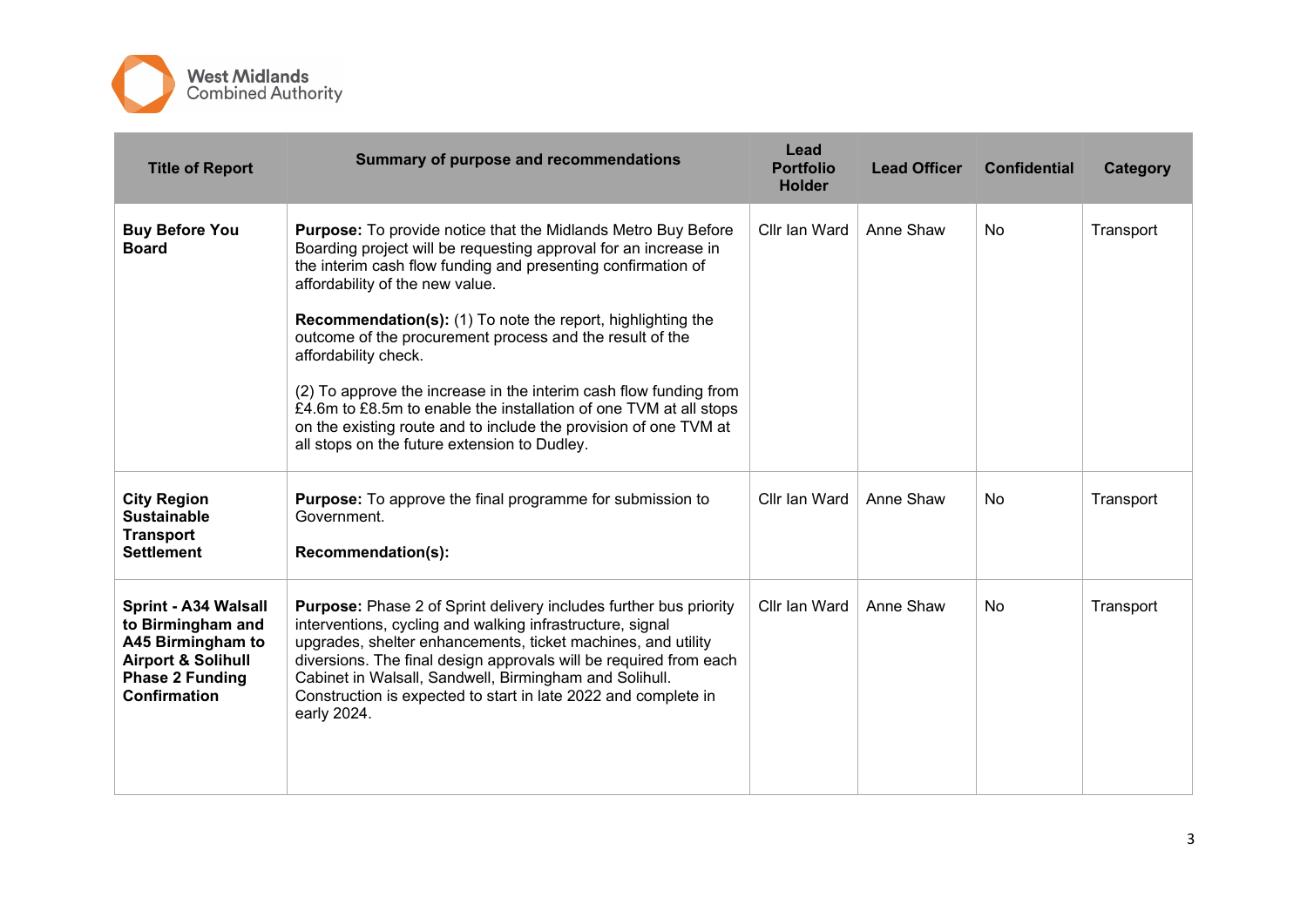

| <b>Title of Report</b>                                          | Summary of purpose and recommendations                                                                                                                                                                                                                                                | Lead<br><b>Portfolio</b><br><b>Holder</b> | <b>Lead Officer</b>       | <b>Confidential</b> | Category          |
|-----------------------------------------------------------------|---------------------------------------------------------------------------------------------------------------------------------------------------------------------------------------------------------------------------------------------------------------------------------------|-------------------------------------------|---------------------------|---------------------|-------------------|
|                                                                 | <b>Recommendation(s):</b> The report seeks approval of £30.6m for<br>the delivery of Phase 2 of the A34 Walsall to Birmingham Sprint<br>scheme, and £25.4m for the delivery of Phase 2 of the A45<br>Birmingham to Airport and Solihull Sprint scheme. This funding<br>is from CRSTS. |                                           |                           |                     |                   |
| <b>Wednesbury Metro</b><br><b>Depot Expansion</b>               | <b>Purpose:</b> To approve the full business case for the expansion of<br>the metro depot to support the expansion of the metro network.<br>Recommendation(s):                                                                                                                        | Cllr Ian Ward                             | Anne Shaw                 | No.                 | Transport         |
| <b>Wednesday Metro</b><br><b>Depot Traction</b><br><b>Power</b> | <b>Purpose:</b> To approve the full business case for the upgrade of<br>the power supply at the metro depot to support the expansion of<br>the metro network.<br>Recommendation(s):                                                                                                   | Cllr Ian Ward                             | Anne Shaw                 | No                  | Transport         |
| <b>Help to Own</b>                                              | Purpose: Summary of an initial high-level review of the Help to<br>Own pilot project commissioned by WMCA and undertaken by<br>AMION consulting, which involved analysis of management<br>information and consultation with key stakeholders.<br>Recommendation(s):                   | <b>Cllr Mike</b><br><b>Bird</b>           | Gareth<br><b>Bradford</b> | <b>No</b>           | Housing &<br>Land |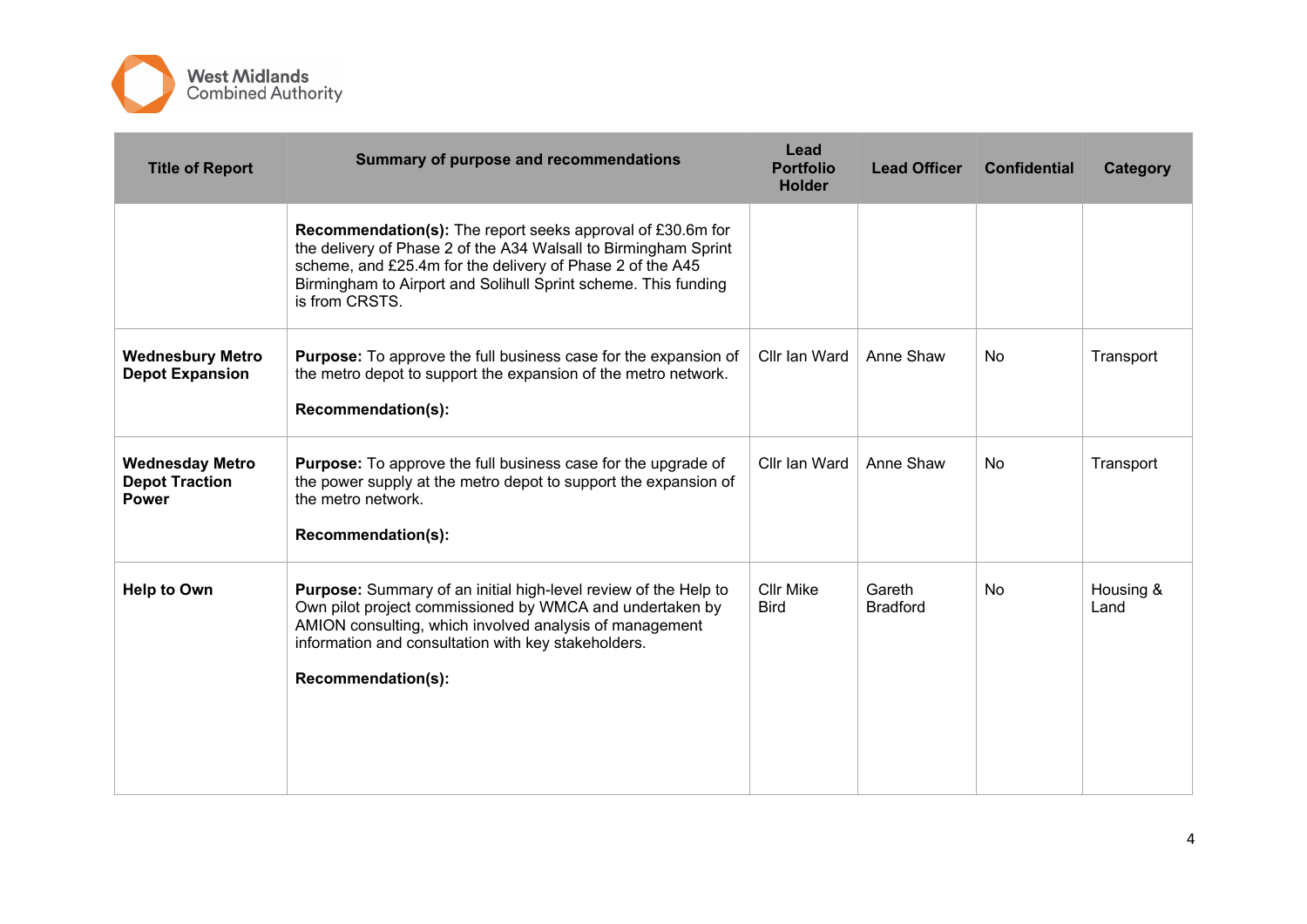

| <b>Title of Report</b>                                                             | Summary of purpose and recommendations                                                                                                                              | Lead<br><b>Portfolio</b><br><b>Holder</b> | <b>Lead Officer</b> | <b>Confidential</b> | Category   |
|------------------------------------------------------------------------------------|---------------------------------------------------------------------------------------------------------------------------------------------------------------------|-------------------------------------------|---------------------|---------------------|------------|
|                                                                                    | Meeting 10 June 2022                                                                                                                                                |                                           |                     |                     |            |
| <b>Levelling Up White</b><br>Paper                                                 | <b>Purpose:</b> To provide an update on the last work being<br>undertaken in support of the WMCA's Trailblazer Devolution<br>Deal.<br>Recommendation(s):            | n/a                                       | Ed Cox              | <b>No</b>           | Governance |
| <b>Overview &amp; Scrutiny</b><br><b>Committee Annual</b><br><b>Report 2021/22</b> | <b>Purpose:</b> To receive the annual report setting out the activity of<br>Overview & Scrutiny during 2021/22.<br><b>Recommendation(s):</b> To note the report.    | n/a                                       | Satish Mistry       | <b>No</b>           | Governance |
| <b>WMCA Aims &amp;</b><br><b>Objectives Six-</b><br><b>Monthly Review</b>          | <b>Purpose:</b> To consider the outcome measures of the WMCA's<br>Aims & Objectives agreed in November 2021.<br>Recommendations(s):                                 | n/a                                       | Laura Shoaf         | <b>No</b>           | Governance |
| <b>Financial Monitoring</b><br>2022/23                                             | <b>Purpose:</b> To outline the latest financial position of WMCA and<br>provide an update on any current financial matters affecting<br>WMCA.<br>Recommendation(s): | Cllr Bob<br>Sleigh                        | Linda Horne         | <b>No</b>           | Finance    |
| <b>Metro Depot</b><br><b>Expansion</b>                                             | Purpose: To provide sufficient stabling and maintenance<br>workshop space for a doubling of the fleet of trams.                                                     | Cllr Ian Ward                             | Anne Shaw           | <b>No</b>           | Transport  |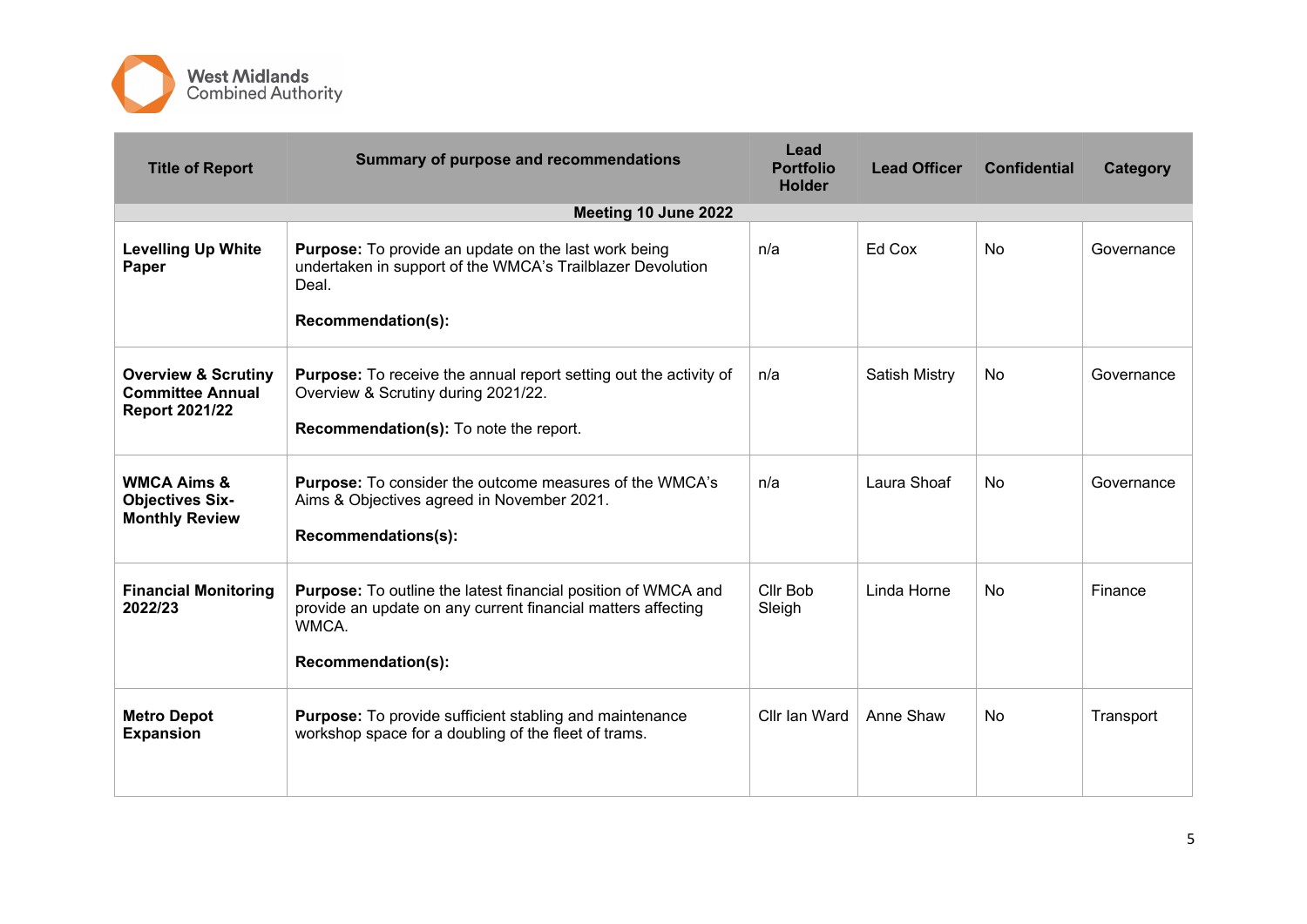

| <b>Title of Report</b>                 | Summary of purpose and recommendations                                                                                                                              | Lead<br><b>Portfolio</b><br><b>Holder</b> | <b>Lead Officer</b> | <b>Confidential</b> | Category   |
|----------------------------------------|---------------------------------------------------------------------------------------------------------------------------------------------------------------------|-------------------------------------------|---------------------|---------------------|------------|
|                                        | <b>Recommendation(s):</b> Approve CRSTS funding to deliver the<br>depot expansion by end 2023.                                                                      |                                           |                     |                     |            |
|                                        | <b>Meeting July 2022</b>                                                                                                                                            |                                           |                     |                     |            |
| <b>Levelling Up White</b><br>Paper     | <b>Purpose:</b> To provide an update on the last work being<br>undertaken in support of the WMCA's Trailblazer Devolution<br>Deal.<br>Recommendation(s):            | n/a                                       | Ed Cox              | No.                 | Governance |
| <b>Financial Monitoring</b><br>2022/23 | <b>Purpose:</b> To outline the latest financial position of WMCA and<br>provide an update on any current financial matters affecting<br>WMCA.<br>Recommendation(s): | Cllr Bob<br>Sleigh                        | Linda Horne         | No.                 | Finance    |
|                                        | <b>Meeting September 2022</b>                                                                                                                                       |                                           |                     |                     |            |
| <b>Levelling Up White</b><br>Paper     | Purpose: To provide an update on the last work being<br>undertaken in support of the WMCA's Trailblazer Devolution<br>Deal.<br>Recommendation(s):                   | n/a                                       | Ed Cox              | <b>No</b>           | Governance |
| <b>Financial Monitoring</b><br>2022/23 | Purpose: To outline the latest financial position of WMCA and<br>provide an update on any current financial matters affecting<br>WMCA.                              | Cllr Bob<br>Sleigh                        | Linda Horne         | <b>No</b>           | Finance    |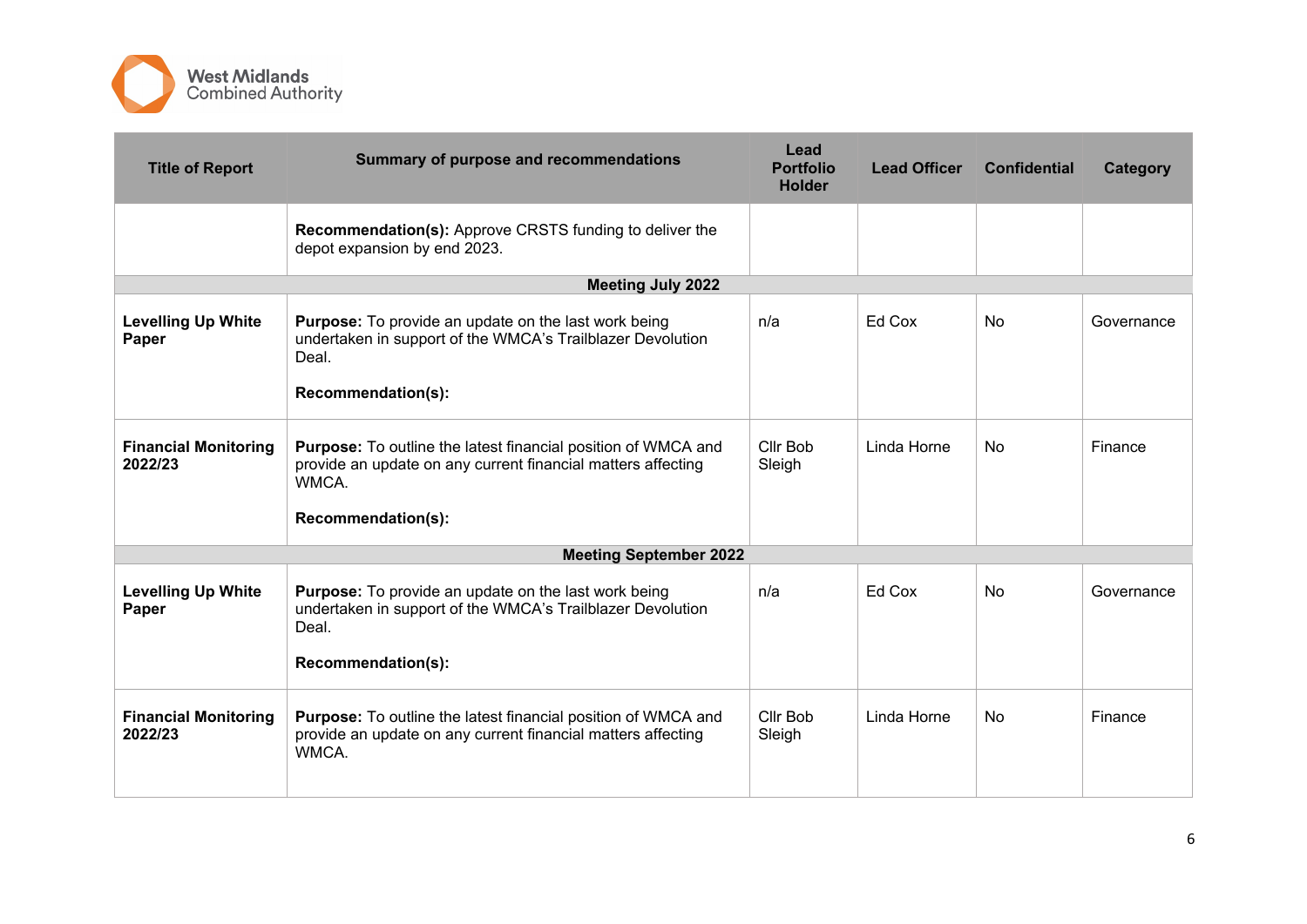

| <b>Title of Report</b>                                              | Summary of purpose and recommendations                                                                                                                              | Lead<br><b>Portfolio</b><br><b>Holder</b> | <b>Lead Officer</b> | <b>Confidential</b> | Category   |
|---------------------------------------------------------------------|---------------------------------------------------------------------------------------------------------------------------------------------------------------------|-------------------------------------------|---------------------|---------------------|------------|
|                                                                     | Recommendation(s):                                                                                                                                                  |                                           |                     |                     |            |
|                                                                     | <b>Meeting November 2022</b>                                                                                                                                        |                                           |                     |                     |            |
| <b>Levelling Up White</b><br>Paper                                  | Purpose: To provide an update on the last work being<br>undertaken in support of the WMCA's Trailblazer Devolution<br>Deal.<br>Recommendation(s):                   | n/a                                       | Ed Cox              | <b>No</b>           | Governance |
| <b>WMCA Aims &amp;</b><br><b>Objectives Annual</b><br><b>Review</b> | <b>Purpose:</b> To review the WMCA's Aims & Objectives previously<br>agreed in November 2021.<br>Recommendations(s):                                                | n/a                                       | Laura Shoaf         | <b>No</b>           | Governance |
| <b>Financial Monitoring</b><br>2022/23                              | <b>Purpose:</b> To outline the latest financial position of WMCA and<br>provide an update on any current financial matters affecting<br>WMCA.<br>Recommendation(s): | Cllr Bob<br>Sleigh                        | Linda Horne         | <b>No</b>           | Finance    |
|                                                                     | <b>Meeting January 2023</b>                                                                                                                                         |                                           |                     |                     |            |
| <b>Draft WMCA Budget</b><br>2023/234                                | Purpose: To approve the WMCA's draft 2023/24 budget for<br>consultation.                                                                                            | Cllr Bob<br>Sleigh                        | Linda Horne         | <b>No</b>           | Finance    |
|                                                                     | Recommendation(s):                                                                                                                                                  |                                           |                     |                     |            |